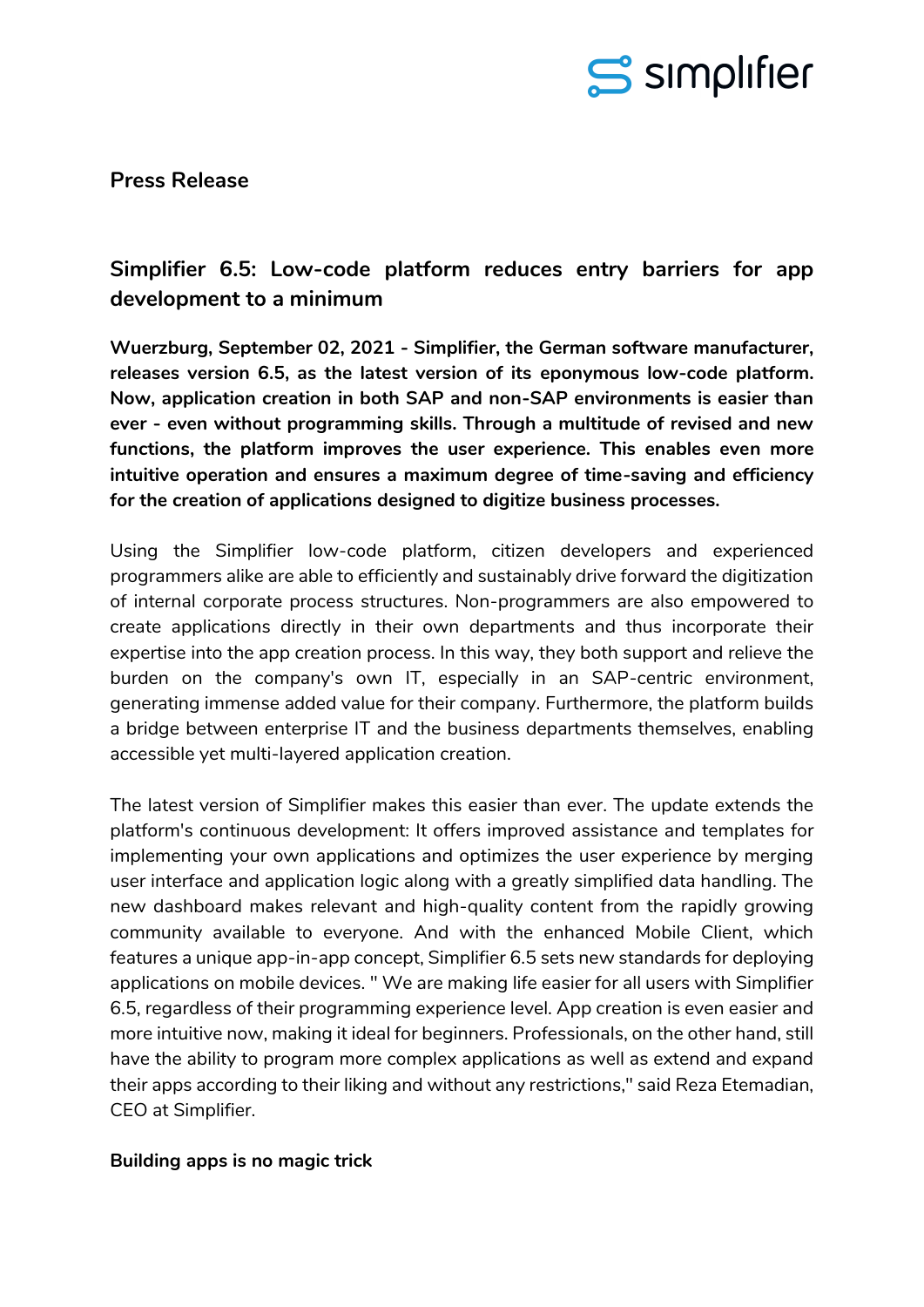

For both Citizen Developers and users with in-depth programming knowledge, the integrated App Wizards offer the fastest way to develop applications. Intelligent templates allow to create a fully functional application within a remarkably short time. Even without prior knowledge and coding expertise, application construction becomes a piece of cake with the App Wizards. In the current version, four simple wizards are available in the application editor. For instance, the Login Wizard allows users to create a fully functional login functionality for the application, while the Layout Wizard can be used to configure commonly used layouts. " By using the App Wizards and their accessible features, even as a non-developer, I am able to easily build my own applications without writing a single line of code. This opens up a whole new range of possibilities for companies and their employees to implement their digitization strategy quickly and with minimal impact on resources," explains Florian Ruehl, CSO at Simplifier.

## **Simplified linking between data and connectors**

In addition, the wizards revised for Simplifier 6.5 offer another major advantage: The digital assistants can already utilize the interconnections to the system landscapes used by the companies to their full extent. This allows the new application editor to unite its user interface creation area with the application logic. All data and app elements can be directly linked to the application logic via drag & drop and vice versa. Moreover, standardization takes place through the platform as a result of the connectors being always the same. Consolidating these formerly separate areas results in optimized click paths, significantly more intuitive operation, much easier handling of dynamic data, and consequently massive time savings.

#### **Learn and benefit from the community**

Simplicity and accessibility are key to the new dashboard as well. In addition to a new Quickstart menu and a system overview, the dashboard provides relevant content from the Simplifier Community and the associated Marketplace. Community content such as forum posts or courses are conveniently listed and can be easily accessed. The growing user community supports each other, is interconnected and in constant exchange. Together, users maximize the benefits of the Simplifier lowcode platform.

#### **Continued focus on mobilization of work processes**

In addition to usability and accessibility, Simplifier 6.5 brings another aspect of app creation into even sharper focus: mobile app creation. By today, the Simplifier Mobile Client is already the leading solution for using Fiori apps on smart devices. In order to expand this position, new Mobile Actions have been added with Simplifier 6.5 to extend the functionality of the client. The new version, for example, makes it possible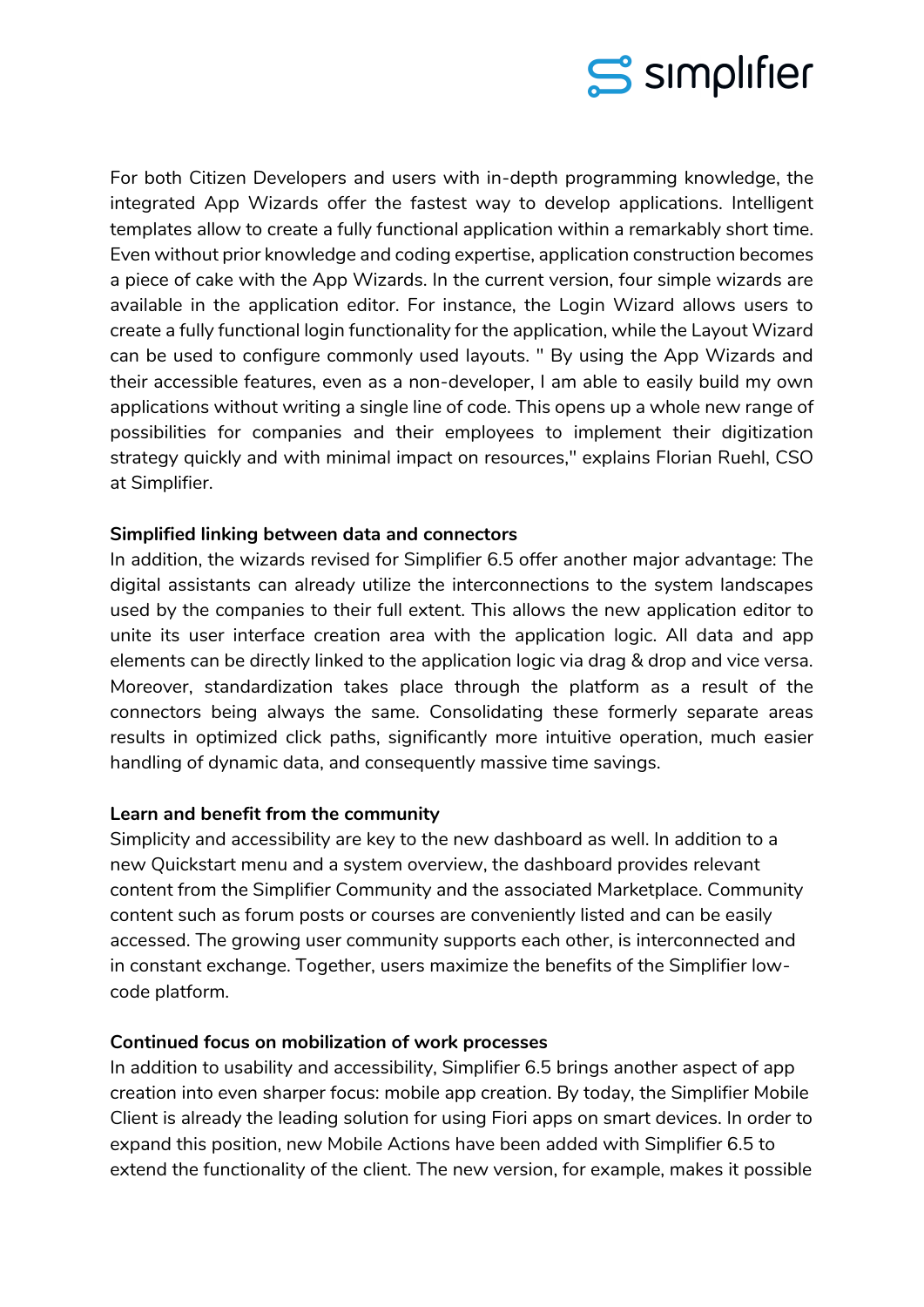

to read and write NFC tags. A speech recognition function (Speech-to-Text) has also been added to the client's repertoire.

More information about Simplifier 6.5 and the benefits of Simplifier's low-code platform is available at the following [link.](https://community.simplifier.io/simplifier-65/)